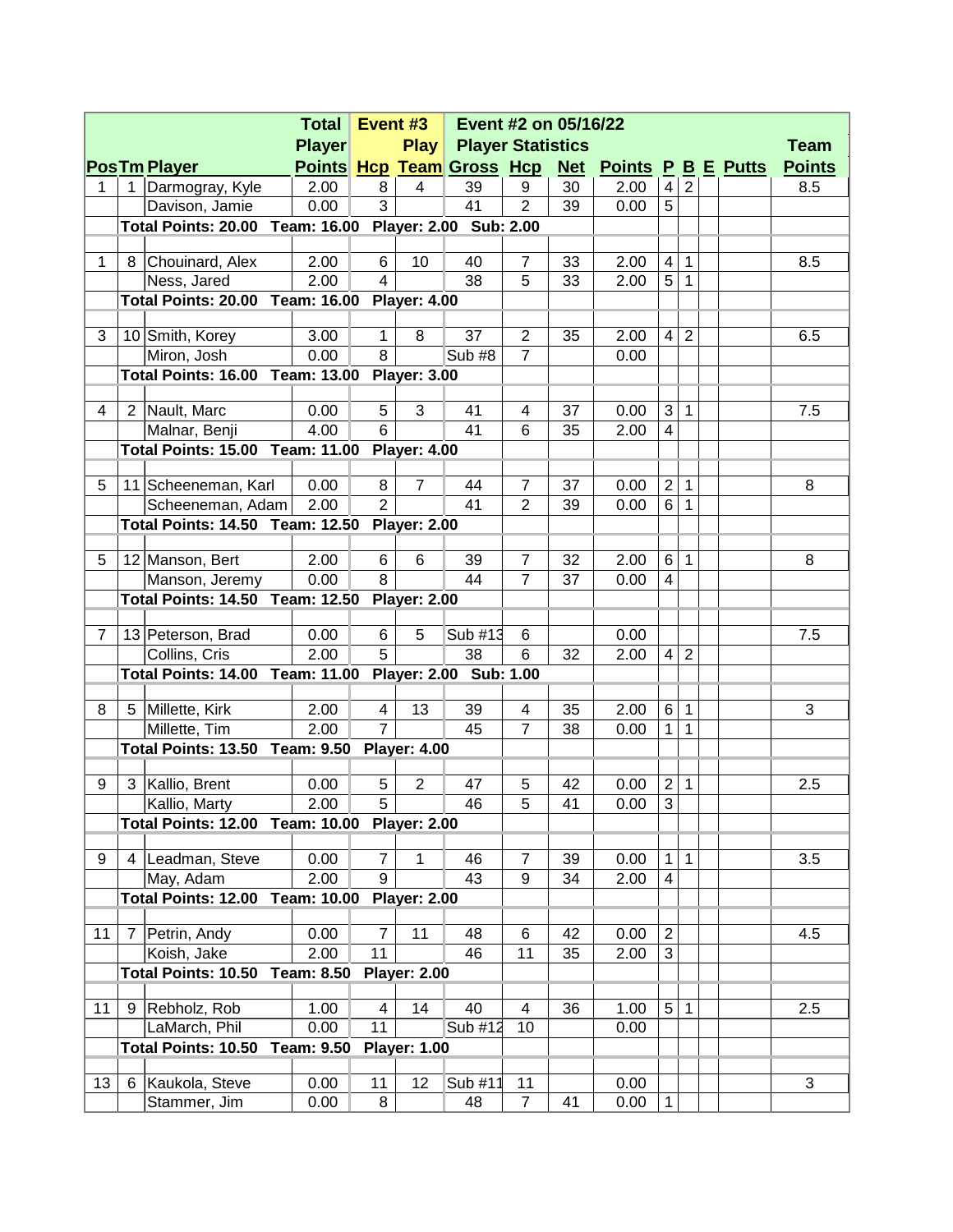|                   | <b>Total Points: 7.50 Team: 7.50</b> |      |                |   |         |          |    |      |                |  |             |
|-------------------|--------------------------------------|------|----------------|---|---------|----------|----|------|----------------|--|-------------|
|                   |                                      |      |                |   |         |          |    |      |                |  |             |
| 14<br>14          |                                      | 0.00 | 0              | 9 | Ghost # | $\Omega$ |    | 0.00 |                |  |             |
|                   |                                      | 0.00 | $\Omega$       |   | Ghost # | $\Omega$ |    | 0.00 |                |  |             |
|                   |                                      |      |                |   |         |          |    |      |                |  |             |
|                   |                                      |      |                |   |         |          |    |      |                |  |             |
|                   | <b>Substitutes</b>                   |      |                |   |         |          |    |      |                |  |             |
| Sub <sub>6</sub>  | Rousseau, Nate                       | 0.00 | $\overline{2}$ |   |         | 2        |    | 0.00 |                |  |             |
| Sub7              | Willour, Eric                        | 2.00 | 6              |   |         | 6        |    | 0.00 |                |  |             |
| Sub <sub>8</sub>  | Dufresne, Jim                        | 0.00 | 4              |   | 41      | 4        | 37 | 0.00 | $\overline{2}$ |  | On team 1   |
| Sub9              | Ahlgren, Jake                        | 0.00 | 10             |   |         | 9        |    | 0.00 |                |  |             |
| Sub <sub>10</sub> | Lamberg, Braeden                     | 0.00 | 4              |   |         | 4        |    | 0.00 |                |  |             |
| Sub11             | McClinchy, Bailey                    | 0.00 | 11             |   | 53      | 11       | 42 | 0.00 |                |  | On team $6$ |
| Sub <sub>12</sub> | Hewitt, Bob                          | 0.00 | 6              |   | 43      | 5        | 38 | 0.00 | 4              |  | On team 9   |
| Sub <sub>13</sub> | Rousseau, Joe                        | 1.00 | 10             |   | 45      | 9        | 36 | 1.00 | 2              |  | On team 11  |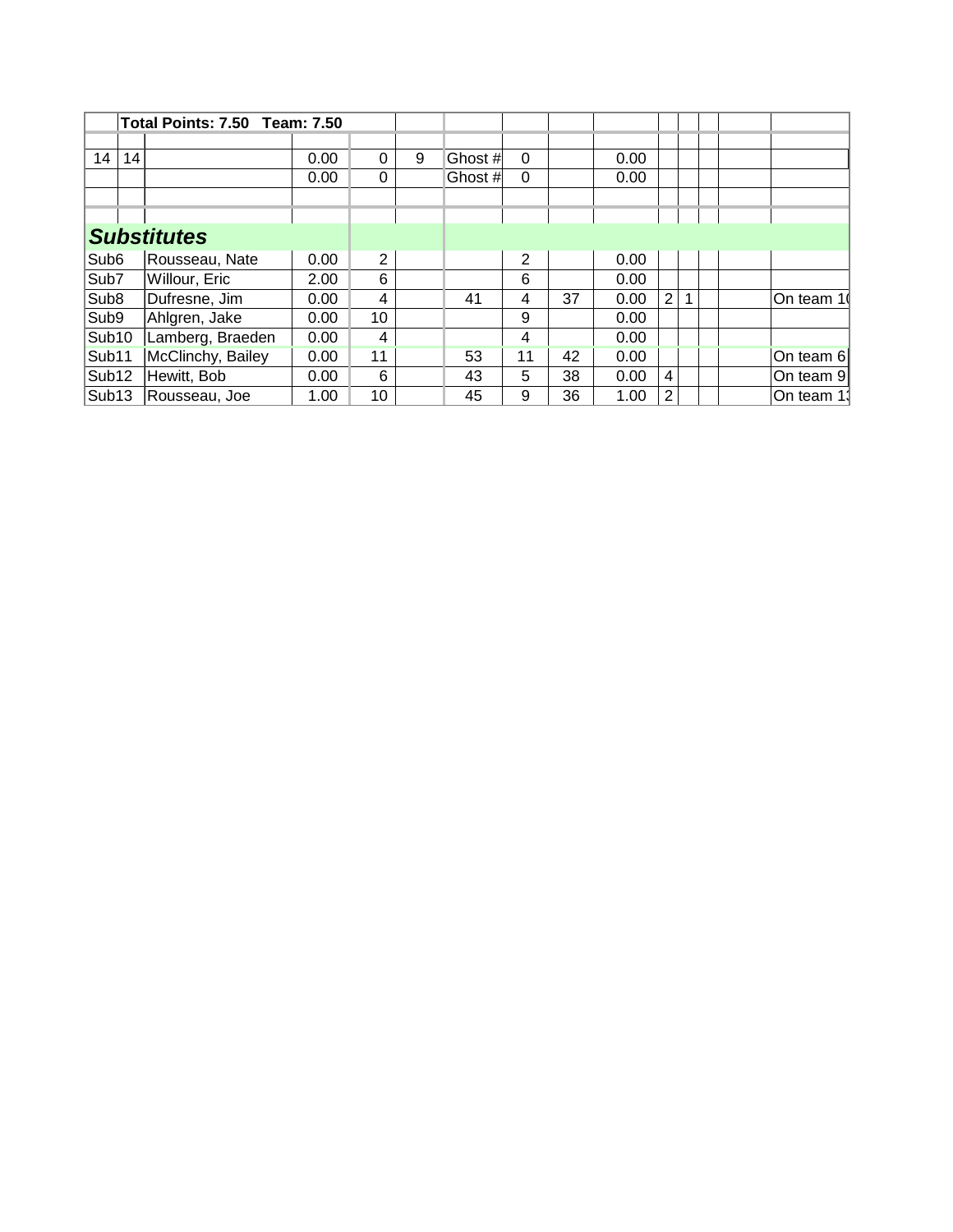